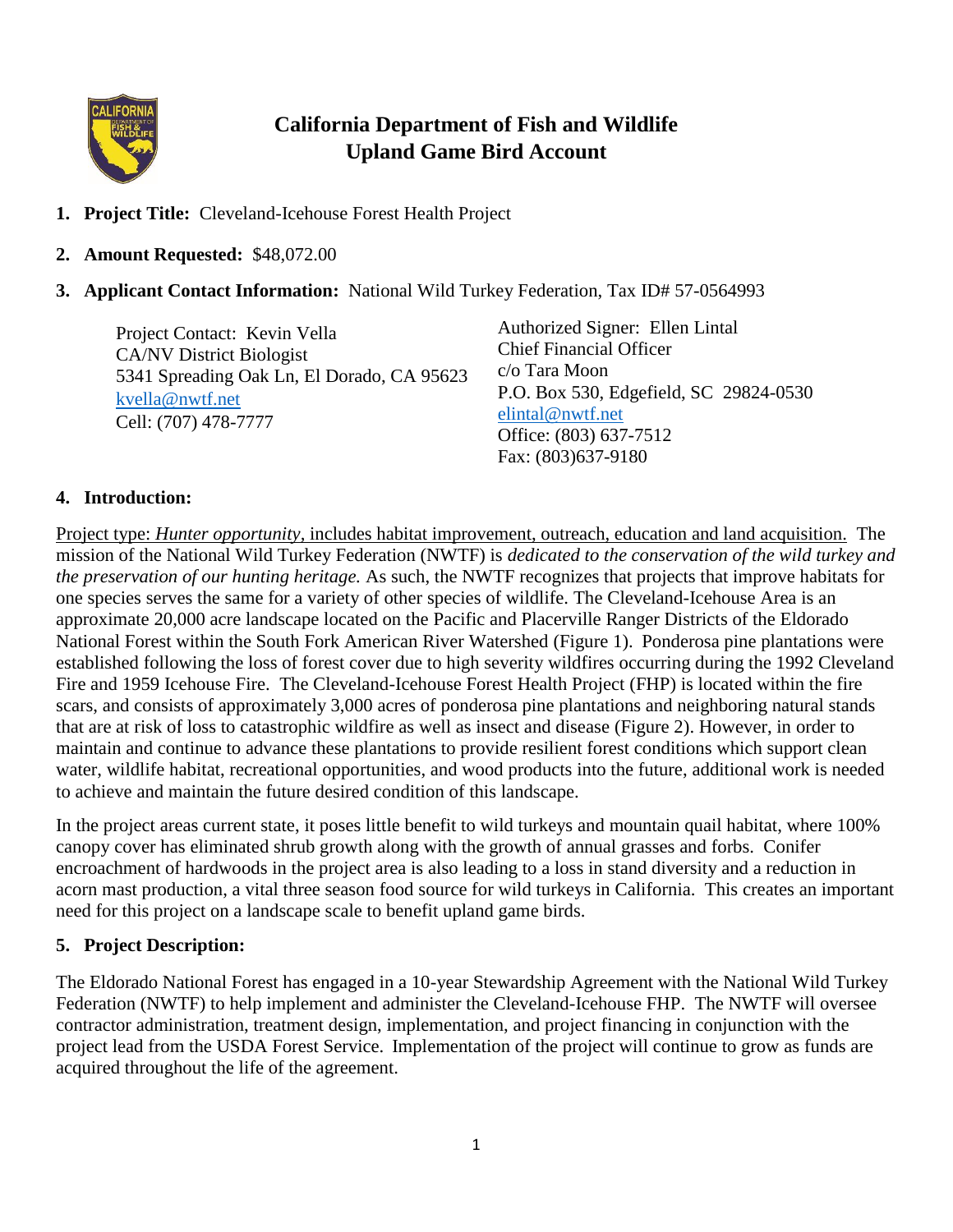The Cleveland-Icehouse Forest Health Project is a 2,976 acre forest thinning project, broken up into 90 separate units. Of those 90 units, 38 units (1,716 acres) are currently under contract, and the NWTF has acquired the funding to complete 20 units (481 acres). That leaves 32 units (779 acres) currently in need of funding.

Of the 481 acre total, 211 acres will be commercially thinned with the objective of decreasing stand densities to attain a residual basal area that would vary from approximately 60 to 100 ft $^2/$  acre. Additionally, 205 acres will be treated by mechanical mastication, focused on increasing residual tree health, stand heterogeneity, and rearranging fuels to decrease fuel ladders and canopy continuity. An additional 65 acres will be treated by hand thinning timber to create the same desired outcome where mechanical masticators are not feasible.

All oak trees in the project area will remain and be cleared around to maintain stand diversity and species heterogeneity.

NWTF is requesting \$50,000 toward this project from CDA, and \$200,000 from the CDFW Big Game Management Account. If funded, these dollars will help complete 262.5 more acres through mastication. NWTF respectfully requests that the Upland Game Bird Account provide additional funding to implement the treatment of 50 additional acres through mastication.

| <b>Item</b>    | Description                        | Unit of        | Quantity | <b>Unit Price</b> | Total     |
|----------------|------------------------------------|----------------|----------|-------------------|-----------|
| <b>Number</b>  |                                    | <b>Measure</b> |          | Ş                 | \$        |
|                |                                    |                |          |                   |           |
| $\mathbf{1}$   | <b>Commercial Thin Plantations</b> |                |          |                   |           |
|                | (Non-commercial material)          | Acre           | 211      | \$100             | \$21,100  |
| $\overline{2}$ | Mastication                        | Acre           | 205      | \$800             | \$164,000 |
| $2a*$          | <b>Mastication</b>                 | Acre           | 62.5     | \$800             | \$50,000  |
| $2b*$          | Mastication                        | Acre           | 200      | \$800             | \$160,000 |
| $2c*$          | Mastication                        | Acre           | 50       | \$800             | \$40,000  |
| $\overline{3}$ | <b>Hand Thinning</b>               | Acre           | 65       | \$1000            | \$65,000  |
| Total          |                                    |                |          |                   | \$500,100 |

a\* are acres associated with potential California Deer Association Funds.

b\* are acres associated with potential Big Game Management Funds.

c\* are acres associated with potential Upland Game Bird Funds.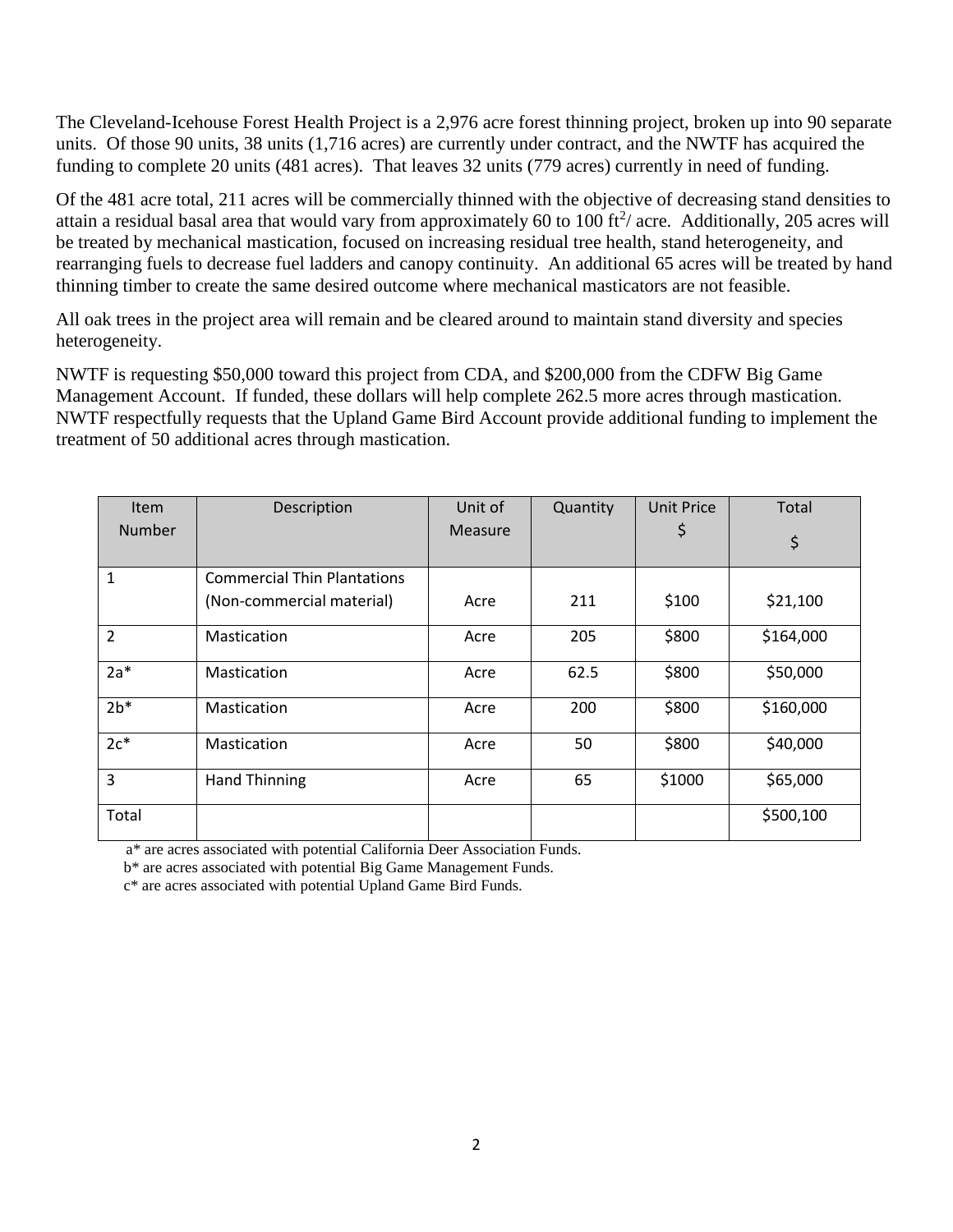



**Figure 1.** Location Map of the Cleveland-Icehouse Forest Health Project (FHP). **Figure 2.** Project Map of the Cleveland-Icehouse Forest Health Project (FHP).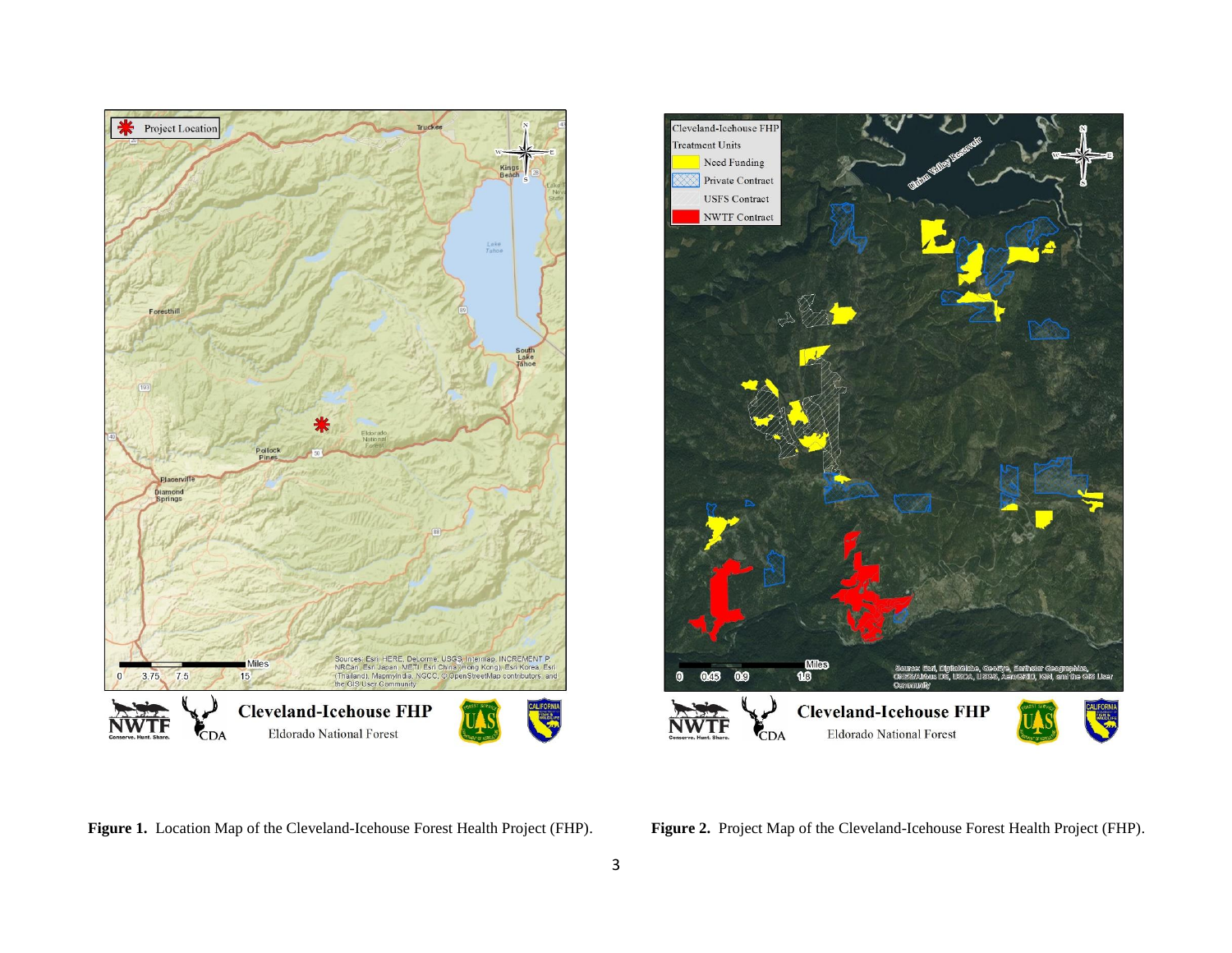#### **6. Expected Benefits:**

The Eldorado National Forest is one of the most popular forests for wild turkey hunters in California, and the Cleveland-Icehouse Forest Health Project will enhance upland game bird habitat on 481 acres of public hunting land within that landscape. Benefits will include the increased production of shrubs, along with annual grasses and forbs, which are all important spring and summer food resources for wild turkeys and mountain quail. The growth of herbaceous plants that will occur post-treatment will create beneficial nesting cover for wild turkeys, who prefer lateral cover up to 1 meter in height. Stand diversity will increase through the reduction of ponderosa pine encroachment on hardwood species, which will also maintain acorn production.

Once treated, these stands will be much more resilient to landscape level disturbance events, such as catastrophic wildfire, and large scale insect and disease infestation. The project area will be able to be managed in the future through prescribed fire, where low-severity fire conditions will help to set back overgrown understory succession, and enhance the quality of forage for upland game birds.